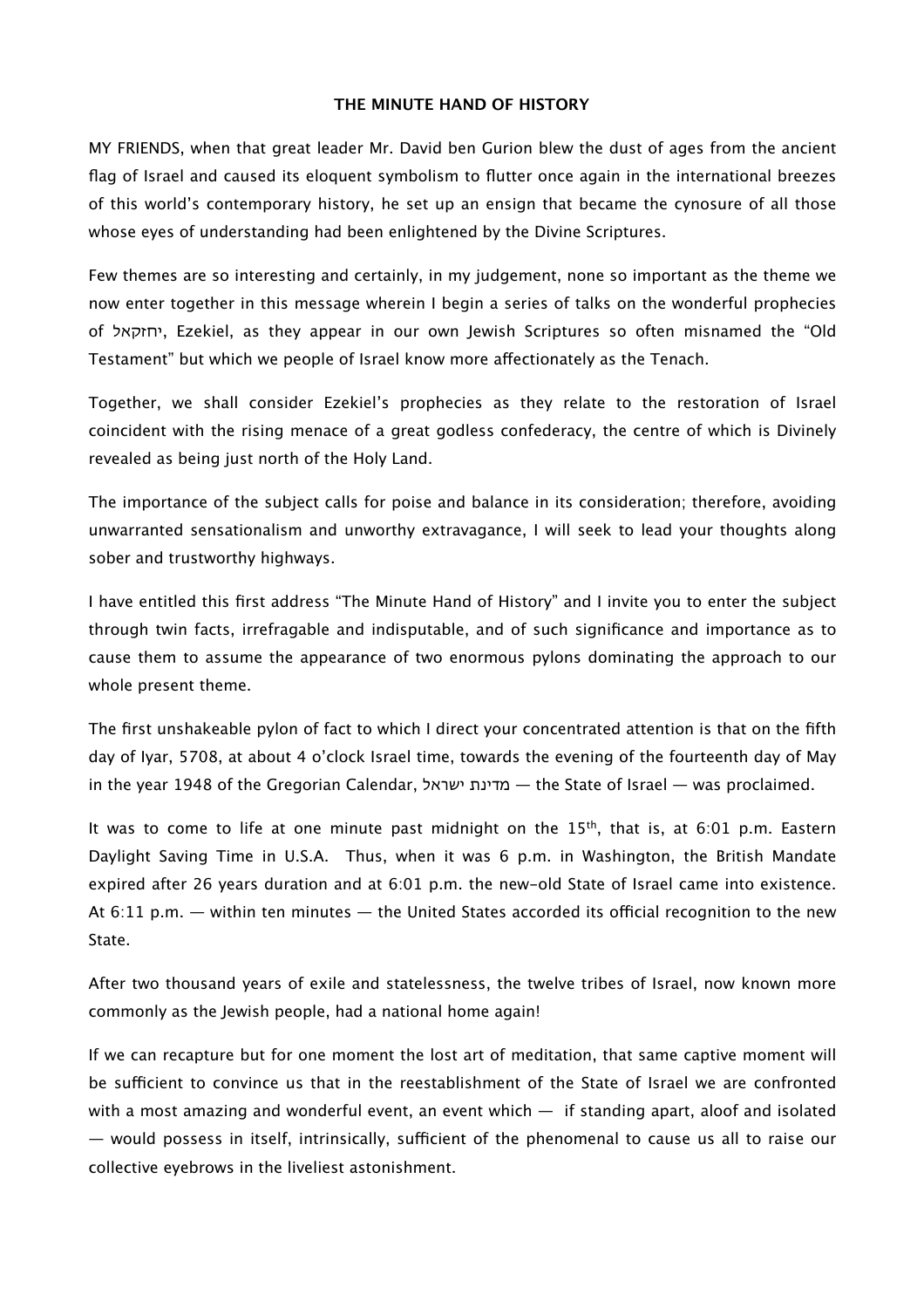Just look at the dark and sombre background against which this first dazzling fact is silhouetted. Two thousand years ago a people were Divinely expelled from their land and they began a long, hopeless, stateless trek down the ages of time.

Insecurity was their only guarantee; uncertainty was their only shadow of stability; unkindness their major balm; hate their constant travelling companion, and fear their very food!

Thus, down the long weary centuries trudged the haunted, hunted, harassed Hebrews; and every step they took seemed but to stamp into even harder hopelessness the surface ground of future restoration prospects.

Then, suddenly, unexpectedly, out of rumours and counter-rumours, manoeuvres and countermanoeuvres, pressures and counter-pressures, and in the very agony of war, Israel was reborn!

After two thousand years! Oh, that I had the time and the ability to portray adequately the unsurpassed historical wonder of this first pylon of fact that it may take its proper place in your consciousness and be recognized adequately for what it really is  $-$  a miracle of history!

In the historical landscape, therefore, this reappearance of Israel is a commanding pylon, large enough to cast a most prolonged and arresting shadow over the total world vista.

But this first fact, already of sufficient magnitude, assumes titanic significance and appears in altogether new dimensions when canopied by the golden sublimity with which I now choose to enshrine it for you.

My friends, this event which punched a hole through the blackness of 1948, admitting the light of a new hope to our Jewish people, was an event well within the content of Divine predictive prophecy!

Don't let this notable fact slip past your conscious and alert observation. Rolling ages before the event, the Holy Spirit-inspired prophets of Israel had prepared us for it!

That great German metaphysician Hegel declared that the history of the Jews was an enigma to him, a problem that he could not solve.

Had Hegel only realized that the history of Israel was incontrovertible evidence of the validity and truth of the predictive prophecy of the Bible he would have had the answer to his quandary within his very grasp.

May we, therefore, not fail to grasp it; moreover let us not fail to link it, too, with the realization that the whole history of Israel, both before and after the גלות, the Dispersion, the scattering among the nations, is similarly the subject of prophecy in much detail. The actual physical, spiritual and moral condition of our Jewish nation and people down the long rolling centuries right up to this present time runs exactly parallel with Bible prophecy; we conclude, then, with every reasonable and logical justification, that only Omniscience could have foreseen and foretold it.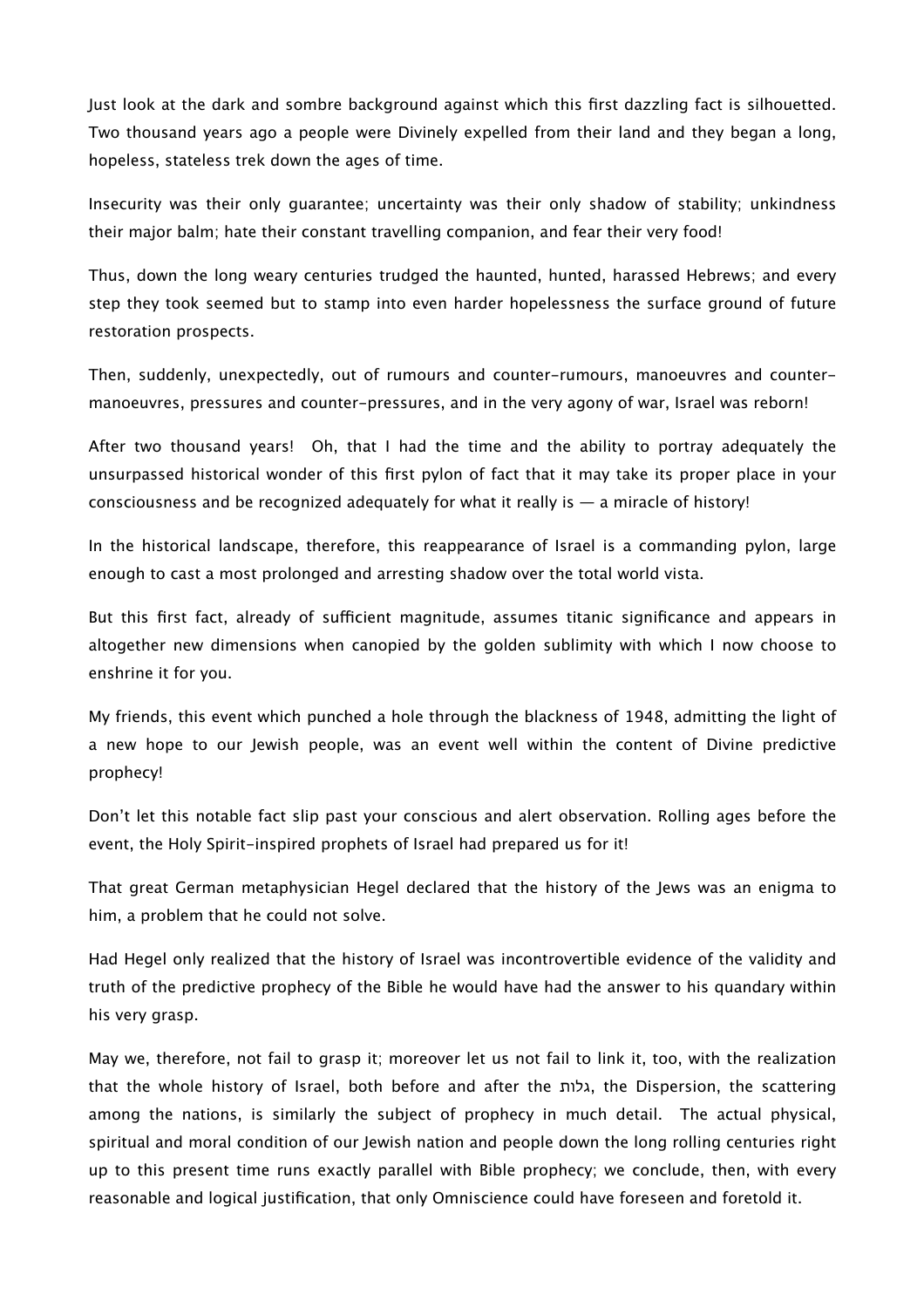Will you place, therefore, this second pylon of fact in juxtaposition and relevancy with the first and you will have a gateway of approach and entrance into the knowledge and understanding of the Divine plan and purpose in human history.

The reappearance of the State of Israel is an event the implication of which is so momentous, so portentous that only the spectacular, unprecedented billowing mushroom of the hydrogen bomb itself could possible serve to typify it.

If the first fact was the miracle of history, the second is the history of miracle and the two facts when taken together should excite our ardent curiosity and provoke our intent inquiry; for surely here is satisfactory evidence of the Divine Hand in human history.

I agree with Carlyle when he says, "All history ... is an inarticulate Bible." (Carlyle, Latter Day Pamphlets) Yes, indeed, the rapport between the Bible of the Jews and the history of the Jews is amazing; yet it is even more amazing that very few of our Jewish people themselves understand either that history or that rapport.

It is my earnest hope that these messages will remedy that defect where it exists among our people of Israel, and will also excite the warm love and sympathetic understanding of non-Jewish folk everywhere.

Let us all learn the lessons which lie behind the subject of Divine prophecy; let us all view with adequate awe the fact that the initial loss of the statehood of Israel was prophesied; the destruction of the Temple in the year 70 of the Common Era was prophesied; the scattering among the nations was prophesied; yes, even anti-Semitism was prophesied; the return to the land was also prophesied  $-$  and that brings us right up to this present moment, doesn't it?

But it does something more. Or, it should do something more. It should constrain us  $-$  nay, indeed compel us  $-$  to enquire, "Is there yet more prophesied? What is to be the future of the little newly-reborn State of Israel? From whence comes Israel's greatest peril; from the east, from the west, from the south or from the north?"

If you will grant me the pleasure and the privilege of your regular company, we shall, together, explore this fascinating and vital subject to a Biblical and, hence, satisfactory conclusion, and of prophecy — Biblical prophecy — we shall be able to cry in the words of Byron:

"Be thou the rainbow to the storms of life!

The evening beam that smiles the clouds away

And tints tomorrow with prophetic ray! (Byron, The Bride of Abydos, Canto II)

## **Dr Lawrence Duf-Forbes**